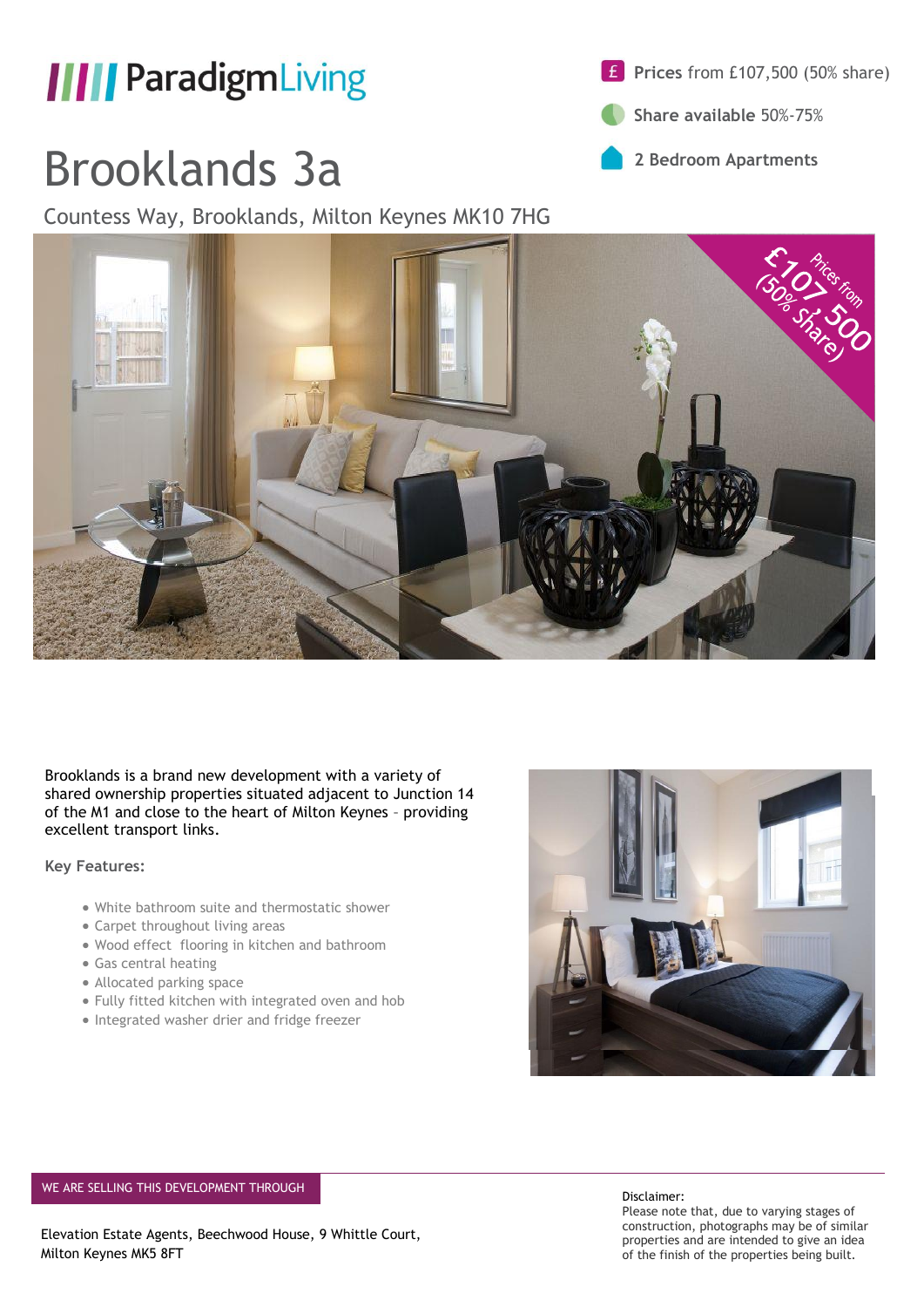#### Floorplans

**2 Bedroom Apartments Plot 578**





**For more information** 0845 337 4877 www.paradigmliving.co.uk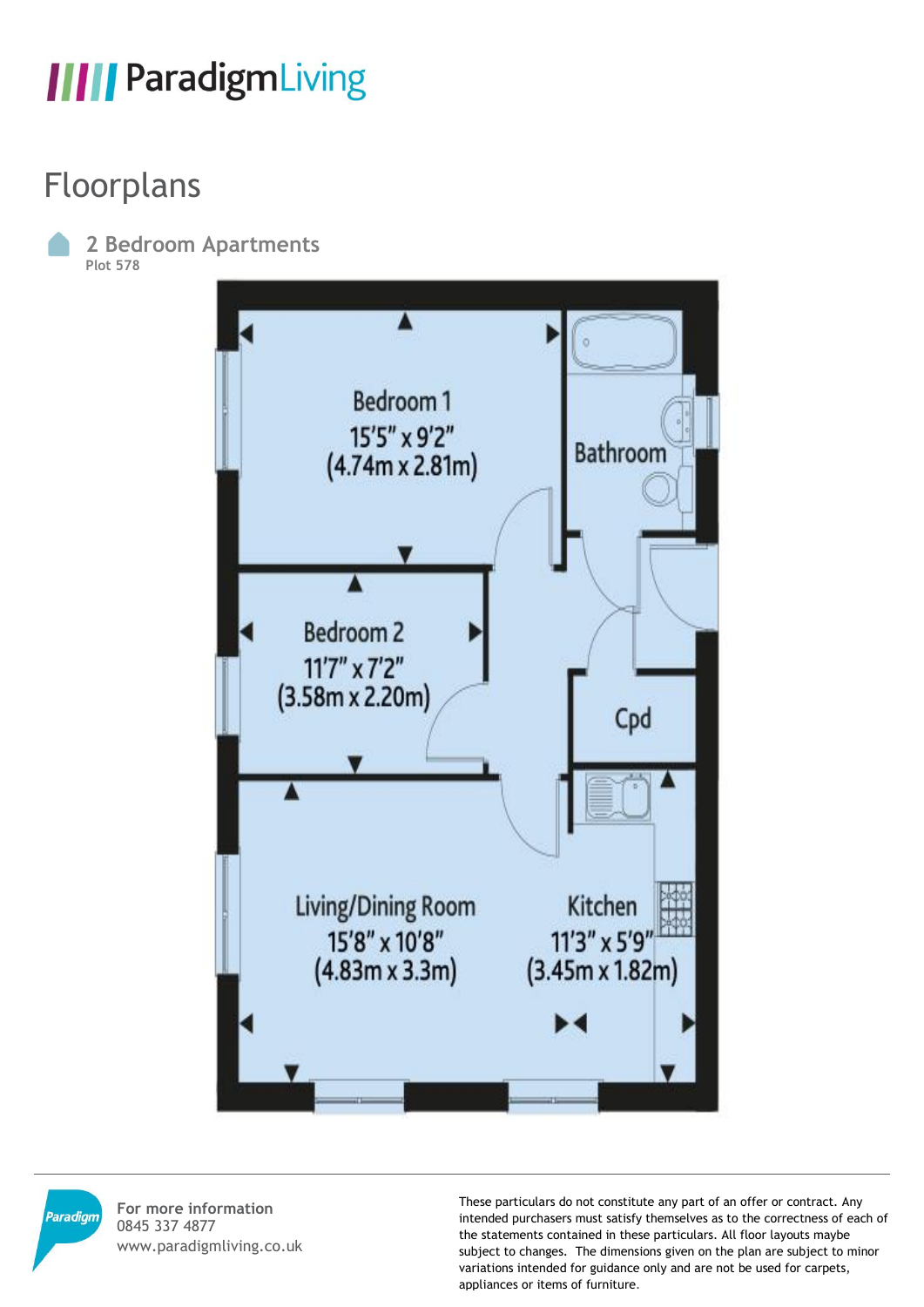#### Floorplans

**2 Bedroom Apartments Plot 579**





**For more information** 0845 337 4877 www.paradigmliving.co.uk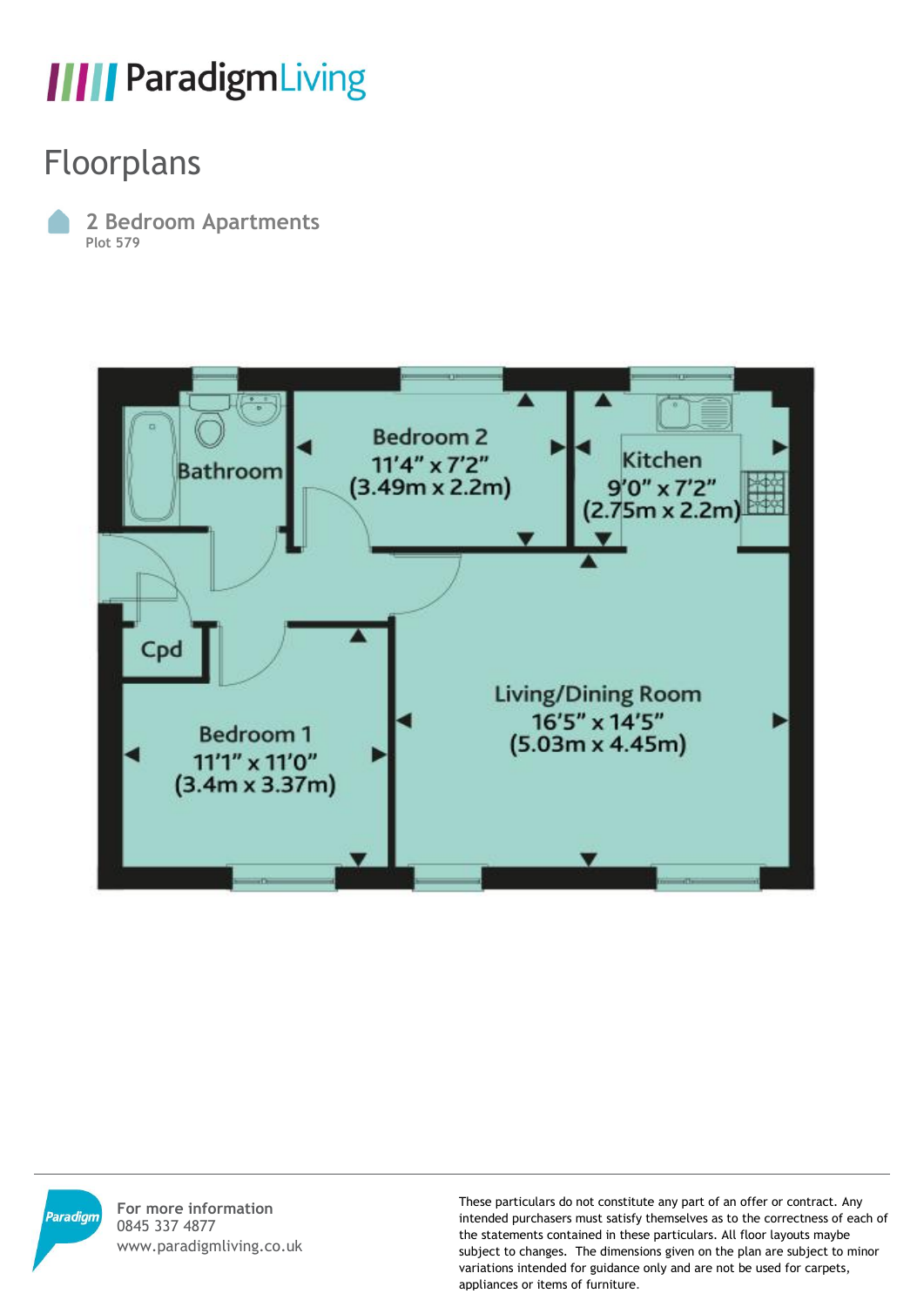#### Floorplans

**2 Bedroom Apartment Plot 580**





**For more information** 0845 337 4877 www.paradigmliving.co.uk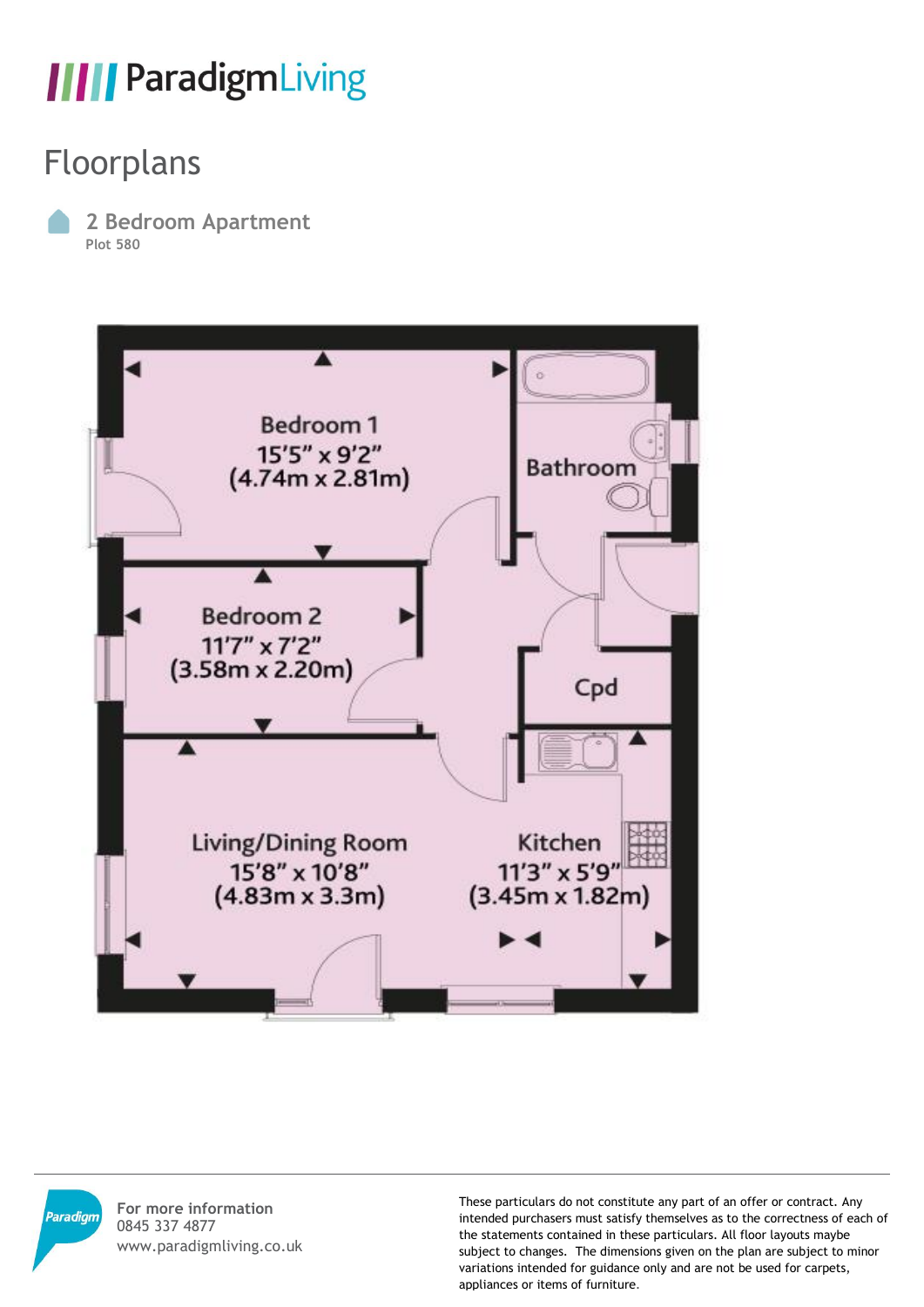#### Floorplans

**2 Bedroom Apartment Plot 581**





**For more information** 0845 337 4877 www.paradigmliving.co.uk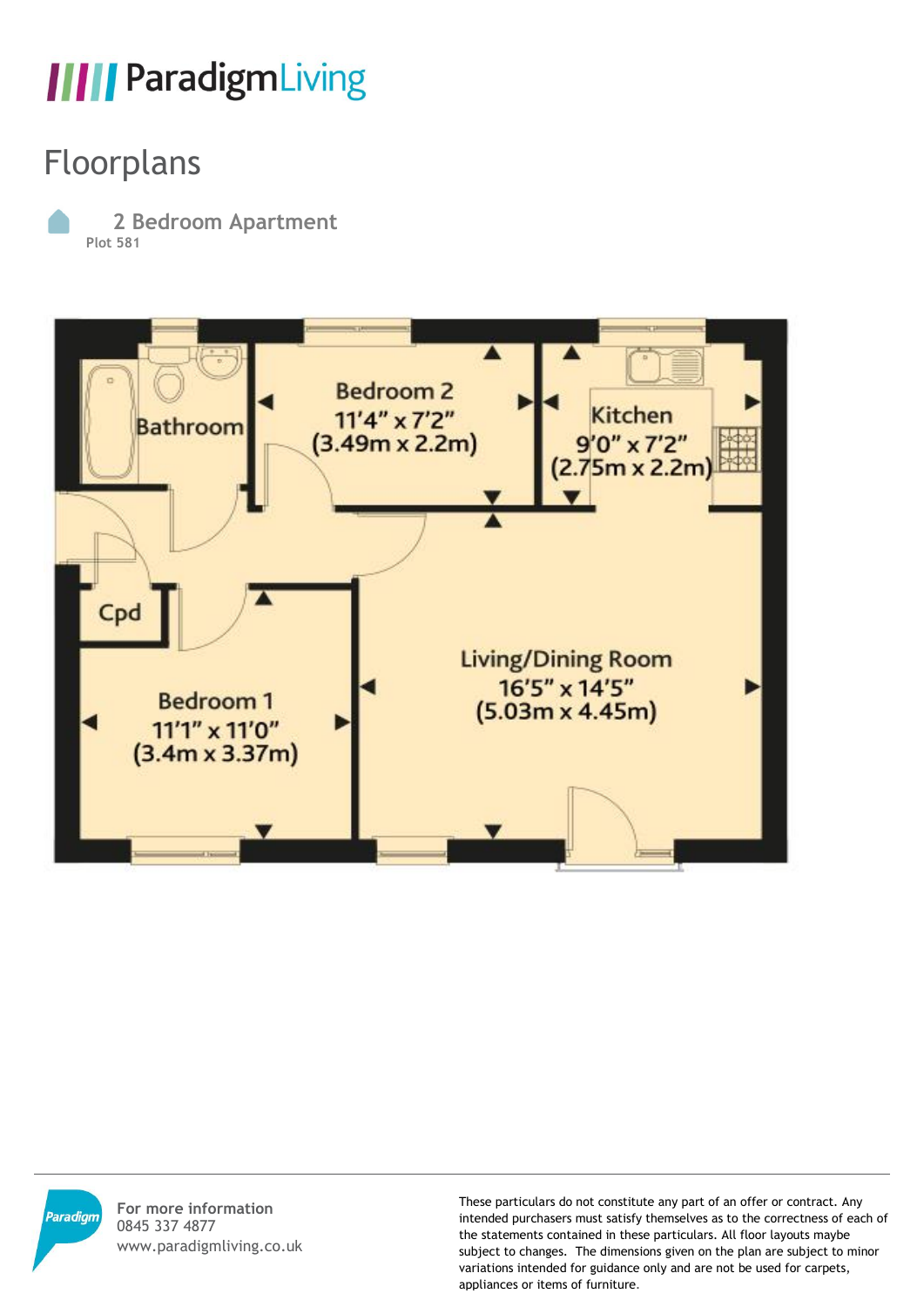#### Floorplans

**2 Bedroom Apartment Plot 582**





**For more information** 0845 337 4877 www.paradigmliving.co.uk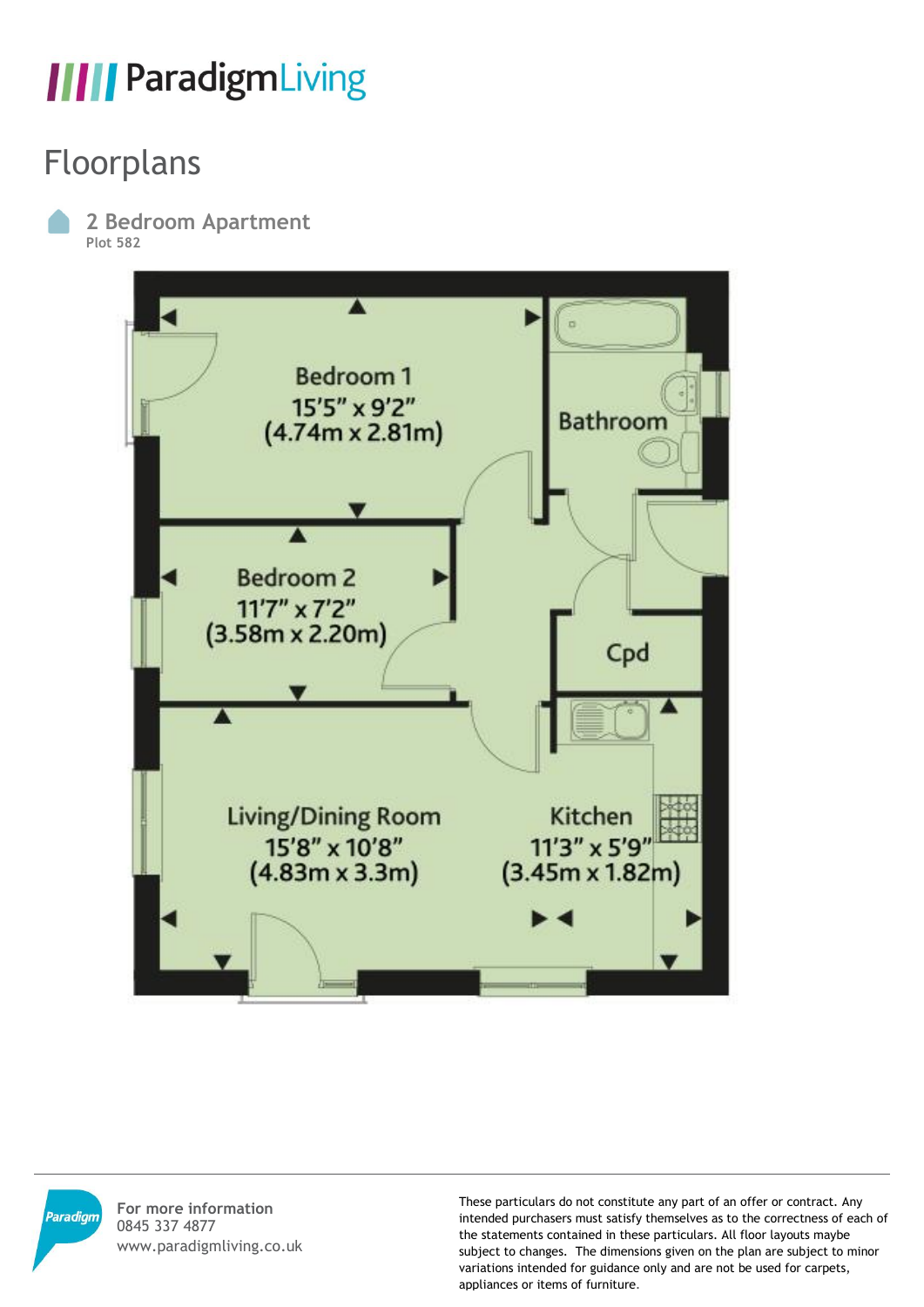#### Floorplans

**2 Bedroom Apartment Plot 583**





**For more information** 0845 337 4877 www.paradigmliving.co.uk